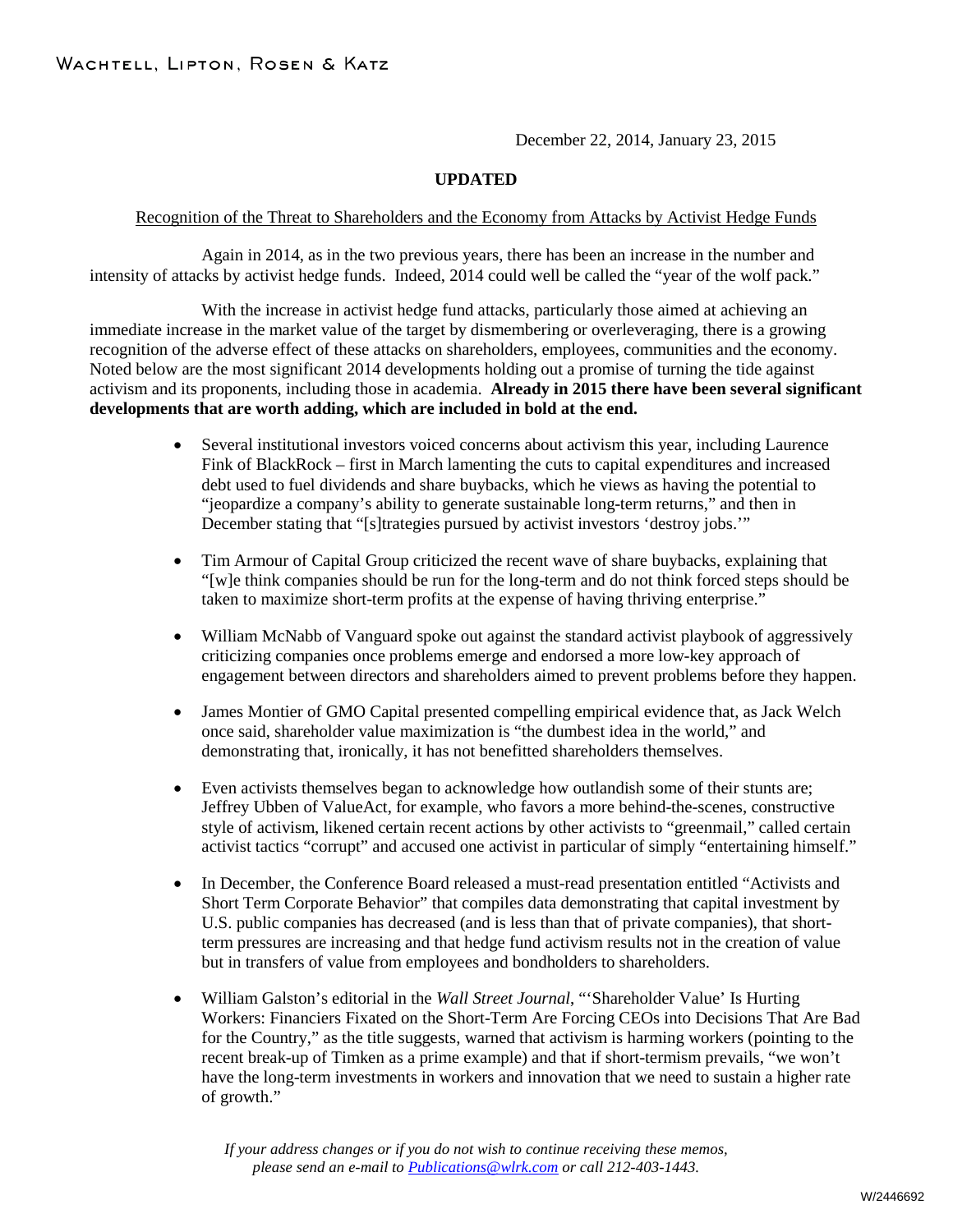- Dominic Barton, the global managing director of McKinsey, and Mark Wiseman, the president and CEO of the Canada Pension Plan Investment Board, joined to author an article in the *Harvard Business Review*, "Focusing Capital on the Long Term," which suggests practical steps that major asset owners such as pension funds, insurance firms and mutual funds can take to minimize the detrimental effects of increased pressure from financial markets and the resulting short-termism, which they believe has "far-reaching consequences, including slower GDP growth, higher unemployment, and lower return on investment for savers."
- A federal court in California found "serious questions" as to whether Valeant and Pershing Square violated the federal securities laws in connection with their joint hostile bid for Allergan and thereby, as a practical matter, put an end to this scheme until the issue is resolved.
- SEC Commissioner Daniel Gallagher and former Commissioner (and current Stanford Law Professor) Joseph Grundfest argued that the push for board declassification by Harvard Law School's Shareholder Rights Campaign, initiated by Professor Lucian Bebchuk, was not only based on shoddy scholarship, it actually violated federal securities law antifraud rules.
- SEC Commissioner Gallagher also called for much-needed reforms to Rule 14a-8 to "ensur[e] that activist investors don't crowd out everyday and long-term investors" by repeatedly bringing costly shareholder proposals (notwithstanding prior failures) that have little or no connection to company value.
- The SEC took a step toward limiting uncritical reliance on proxy advisory firms by issuing guidance indicating that, to fulfill their fiduciary duties to clients, investment advisers must establish and implement measures reasonably designed both to provide sufficient ongoing oversight of proxy advisory firms and to identify and address such firms' conflicts of interest **and errors in their voting recommendations**.
- Economics Professor William Lazonick argued that share buybacks can boost share prices in the short term but ultimately disrupt income equality, job stability and overall economic growth, and research by Barclays cited in a *Financial Times* article called "Buybacks: Money Well Spent?" provided empirical support showing that the "buyback bonanza" indeed contributed to slower growth, including lower earnings retention not reflected in price-to-book value.
- A paper by Dr. Yvan Allaire entitled "The Value of 'Just Say No,'" and also memos by our firm [\(here](http://www.wlrk.com/webdocs/wlrknew/WLRKMemos/WLRK/WLRK.23591.14.pdf) and [here\)](http://www.wlrk.com/webdocs/wlrknew/WLRKMemos/WLRK/WLRK.23683.14.pdf), demonstrated that an ISS client note entitled "The IRR of No," which argued that companies that had "just said no" to hostile takeover bids incurred profoundly negative returns, suffered from critical methodological and analytical flaws that undermined its conclusions.
- Dr. Allaire also presented sophisticated **analyses** contained in **three** papers ("Activist Hedge Funds: Creators of Lasting Wealth? What Do the Empirical Studies Really Say?"; "Hedge Fund Activism and Their Long-Term Consequences; Unanswered Questions to Bebchuk, Brav and Jiang"; **and in 2015 "Still unanswered questions (and new ones) to Bebchuk, Brav and Jiang**"), consistent with our firm's earlier [observations,](http://www.wlrk.com/webdocs/wlrknew/WLRKMemos/WLRK/WLRK.22752.13.pdf) offering a devastating critique of Professor Bebchuk's research claiming to show that attacks by activist hedge funds did not destroy long-term value.
- The argument made by Professor Bebchuk, together with Professor Robert Jackson, that poison pills were unconstitutional was similarly [dismissed](http://www.wlrk.com/webdocs/wlrknew/WLRKMemos/WLRK/WLRK.23166.14.pdf) (some would say derided) as the graspingat-straws argument that it was and one wholly inconsistent with existing case law.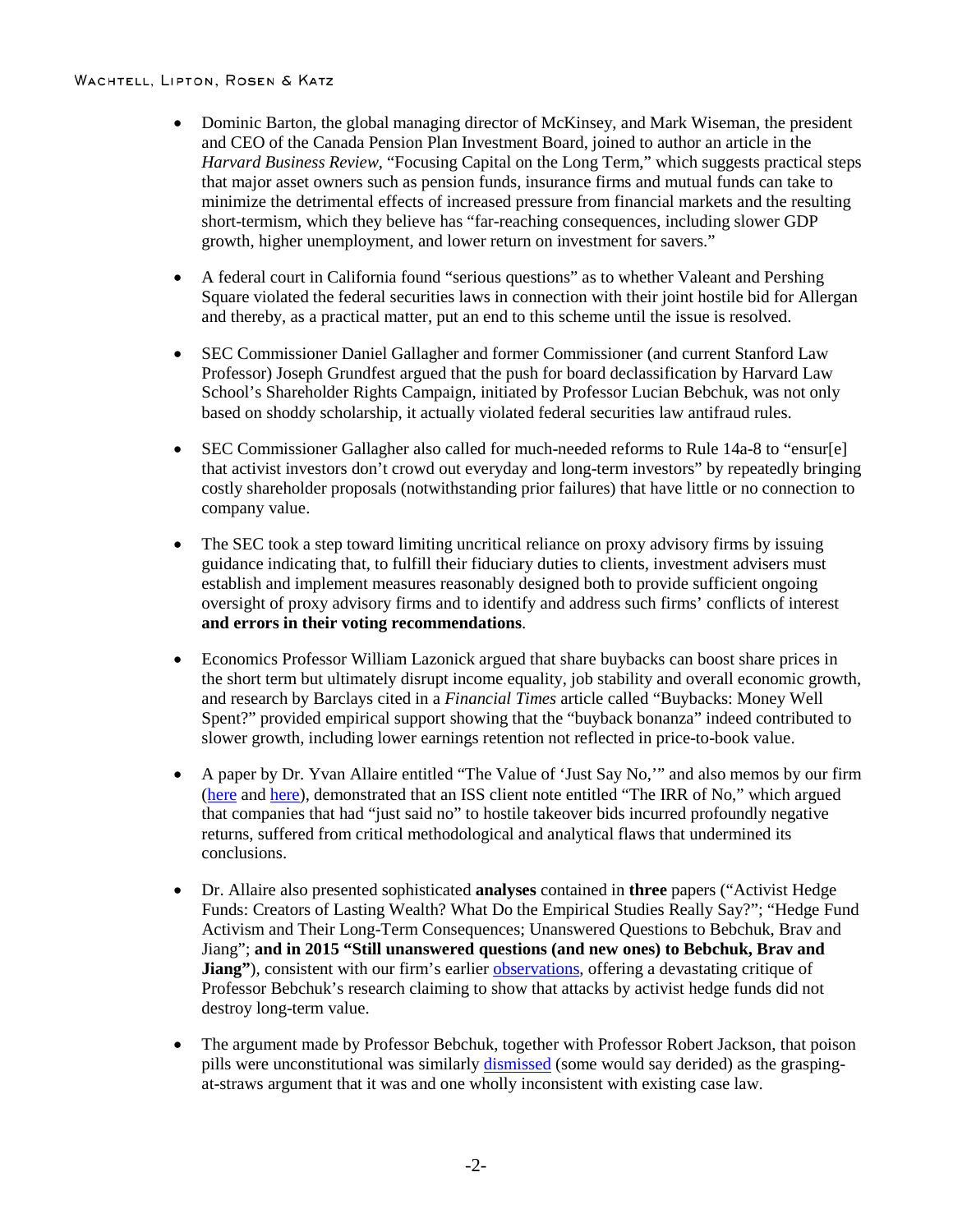- Delaware Supreme Court Chief Justice Leo Strine, Jr.'s *Columbia Law Review* article, "Can We Do Better By Ordinary Investors? A Pragmatic Reaction to the Dueling Ideological Mythologists of Corporate Law," persuasively argued against allowing investment funds to prevail over the carefully considered judgments of boards of directors and at the expense of the long-term interests of the ultimate beneficiaries whose assets such funds manage.
- In an article entitled "The Impact of Hedge Fund Activism: Evidence and Implications," Columbia Law School Professor John Coffee, Jr. rejected the so-called empirical evidence that Professor Bebchuk uses to "prove" that activist attacks are beneficial, and proposed various potential reforms and private ordering techniques (such as a "window-closing" poison pill) that could help mitigate activism's pernicious effects.
- In "How to Outsmart Activist Investors," Professors William George and Jay Lorsch of the Harvard Business School advised companies on how to fend off activist challenges, writing that they "remain unconvinced . . . that hedge fund activism is a positive trend for U.S. corporations and the economy."
- Leiden University Professor Pavlos Masouros, in his book entitled *Corporate Law and Economic Stagnation: How Shareholder Value and Short-Termism Contribute to the Decline of the Western Economies*, convincingly outlined the chain of political, economic and legal events that led to the shift from a "retain and invest" corporate strategy to a "downsize and distribute" mentality, and the consequent stagnation in GDP growth.
- Cornell University Law School Professor Lynn Stout also published a book that challenges the ideology of shareholder value maximization, the title of which speaks for itself: *The Shareholder Value Myth: How Putting Shareholders First Harms Investors, Corporations, and the Public*.
- Oxford University Professor Colin Mayer's *Firm Commitment: Why the Corporation Is Failing Us and How to Restore Trust in It* set forth a new paradigm for thinking about corporations, in part to solve the "increasing[] difficult[y] for directors to do anything other than reflect what is perceived to be in the immediate interests of their most influential, frequently short-term shareholders."
- The Delaware Court of Chancery, in *Third Point LLC* v. *Ruprecht*, confirmed the legitimacy of the use of poison pills – not only in the face of an inadequate takeover offer – but also in response to an activist threat.
- **State Street Global Advisors issued an issuer engagement protocol that is intended to enable State Street to better understand issuers' business strategy, management and operations. Hopefully, this will result in State Street supporting issuers' long-term investment goals and mitigate exposure to activists' short-term demands.**
- **Vanguard reviewed their proxy voting and engagement efforts, emphasizing an approach to governance characterized by "quiet diplomacy focused on results," in which voting decisions are made based on "its own analysis, not the recommendations of third parties" and direct discussions with companies are prioritized to "permit a more nuanced and precise exchange of views than the blunt instrument of a shareholder vote."**
- **Two prominent former JP Morgan deal makers announced the formation of Hudson Executive Capital, which they described as a new type of activist hedge fund that will collaborate with companies and their boards. The announcement stated that Hudson will**